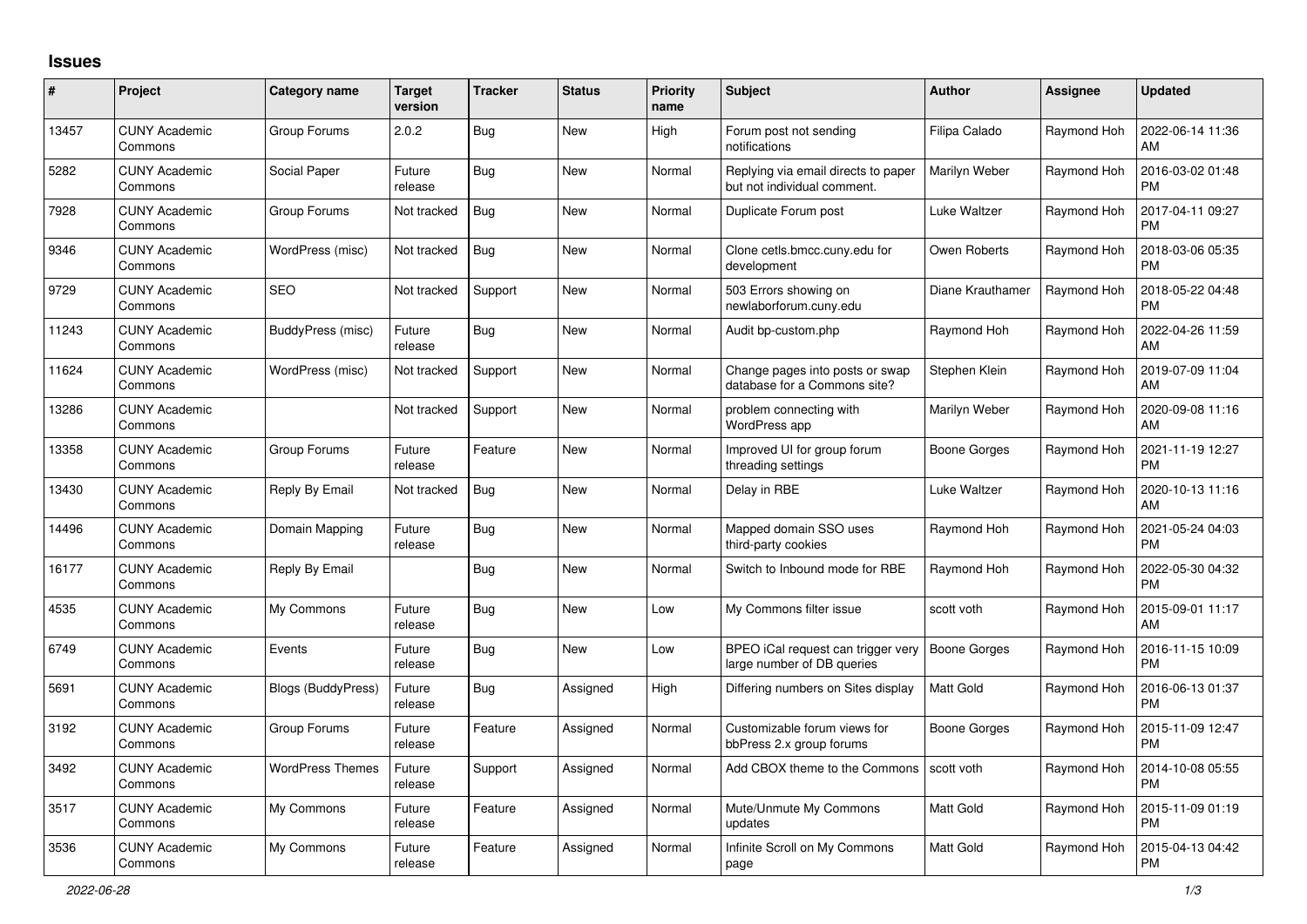| $\pmb{\#}$ | Project                         | <b>Category name</b>       | <b>Target</b><br>version | <b>Tracker</b> | <b>Status</b> | <b>Priority</b><br>name | Subject                                                                       | Author                  | <b>Assignee</b> | <b>Updated</b>                |
|------------|---------------------------------|----------------------------|--------------------------|----------------|---------------|-------------------------|-------------------------------------------------------------------------------|-------------------------|-----------------|-------------------------------|
| 3577       | <b>CUNY Academic</b><br>Commons | My Commons                 | Future<br>release        | Design/UX      | Assigned      | Normal                  | Replies to items in My Commons                                                | Matt Gold               | Raymond Hoh     | 2015-04-09 05:19<br><b>PM</b> |
| 3662       | <b>CUNY Academic</b><br>Commons | <b>SEO</b>                 | Future<br>release        | Feature        | Assigned      | Normal                  | Duplicate Content/SEO/Google<br>issues                                        | Matt Gold               | Raymond Hoh     | 2015-04-13 04:37<br><b>PM</b> |
| 4388       | <b>CUNY Academic</b><br>Commons | WordPress (misc)           | Future<br>release        | Bug            | Assigned      | Normal                  | Repeated request for<br>authentication.                                       | Alice.Lynn<br>McMichael | Raymond Hoh     | 2015-08-11 07:35<br><b>PM</b> |
| 6671       | <b>CUNY Academic</b><br>Commons | Reply By Email             | Not tracked              | Bug            | Assigned      | Normal                  | "Post too often" RBE error<br>message                                         | Matt Gold               | Raymond Hoh     | 2016-11-11 09:55<br>AM        |
| 6995       | <b>CUNY Academic</b><br>Commons | Home Page                  | Not tracked              | <b>Bug</b>     | Assigned      | Normal                  | member filter on homepage not<br>working                                      | <b>Matt Gold</b>        | Raymond Hoh     | 2016-12-11 09:46<br><b>PM</b> |
| 8976       | <b>CUNY Academic</b><br>Commons | Reply By Email             | Not tracked              | Feature        | Assigned      | Normal                  | Package RBE new topics posting?                                               | Matt Gold               | Raymond Hoh     | 2017-12-04 02:34<br><b>PM</b> |
| 10659      | <b>CUNY Academic</b><br>Commons | Group Forums               | Future<br>release        | Feature        | Assigned      | Normal                  | Post to multiple groups via email                                             | Matt Gold               | Raymond Hoh     | 2018-11-15 12:54<br>AM        |
| 13946      | <b>CUNY Academic</b><br>Commons | <b>WordPress Plugins</b>   | 2.1.0                    | Support        | Assigned      | Normal                  | Custom Embed handler For<br>OneDrive files                                    | scott voth              | Raymond Hoh     | 2022-05-26 10:46<br>AM        |
| 14439      | <b>CUNY Academic</b><br>Commons | Spam/Spam<br>Prevention    | 2.0.2                    | Support        | Assigned      | Normal                  | Aprroved comments held for<br>moderation                                      | Laurie Hurson           | Raymond Hoh     | 2022-06-14 11:36<br>AM        |
| 16306      | <b>CUNY Academic</b><br>Commons | Messages                   | 2.0.2                    | Bug            | Assigned      | Normal                  | Confusing messaging on send<br>message page                                   | <b>Matt Gold</b>        | Raymond Hoh     | 2022-06-27 08:09<br><b>PM</b> |
| 333        | <b>CUNY Academic</b><br>Commons | <b>Email Notifications</b> | Future<br>release        | Feature        | Assigned      | Low                     | Delay Forum Notification Email<br>Delivery Until After Editing Period<br>Ends | Matt Gold               | Raymond Hoh     | 2015-11-09 06:01<br><b>PM</b> |
| 1192       | <b>CUNY Academic</b><br>Commons | Group Files                | Future<br>release        | Feature        | Assigned      | Low                     | When posting group files, allow<br>users to add a category without<br>saving  | Matt Gold               | Raymond Hoh     | 2015-11-09 05:53<br><b>PM</b> |
| 5016       | <b>CUNY Academic</b><br>Commons | Events                     | Future<br>release        | Feature        | Assigned      | Low                     | Allow comments to be posted on<br>events                                      | <b>Matt Gold</b>        | Raymond Hoh     | 2019-03-01 02:23<br><b>PM</b> |
| 2571       | NYCDH Community Site            |                            |                          | Feature        | Assigned      | Normal                  | Add Google custom search box to<br>homepage                                   | <b>Mark Newton</b>      | Raymond Hoh     | 2013-05-18 07:49<br>PM        |
| 2574       | NYCDH Community Site            |                            |                          | Feature        | Assigned      | Normal                  | Add Way to Upload Files to Groups                                             | <b>Mark Newton</b>      | Raymond Hoh     | 2013-05-18 07:46<br><b>PM</b> |
| 8992       | NYCDH Community Site            |                            |                          | <b>Bug</b>     | Assigned      | Normal                  | Multiple RBE error reports                                                    | <b>Matt Gold</b>        | Raymond Hoh     | 2017-12-11 05:43<br>PM        |
| 3369       | <b>CUNY Academic</b><br>Commons | Reply By Email             | Not tracked              | Outreach       | Hold          | Normal                  | Release reply by email to WP<br>plugin directory                              | Matt Gold               | Raymond Hoh     | 2016-03-01 12:46<br>PM        |
| 3939       | <b>CUNY Academic</b><br>Commons | <b>WordPress Plugins</b>   | Future<br>release        | Bug            | Hold          | Normal                  | Activity stream support for<br>Co-Authors Plus plugin                         | Raymond Hoh             | Raymond Hoh     | 2015-11-09 06:13<br>PM        |
| 8991       | <b>CUNY Academic</b><br>Commons | Reply By Email             | Not tracked              | <b>Bug</b>     | Hold          | Normal                  | RBE duplicate email message<br>issue                                          | Matt Gold               | Raymond Hoh     | 2018-02-18 08:53<br>PM        |